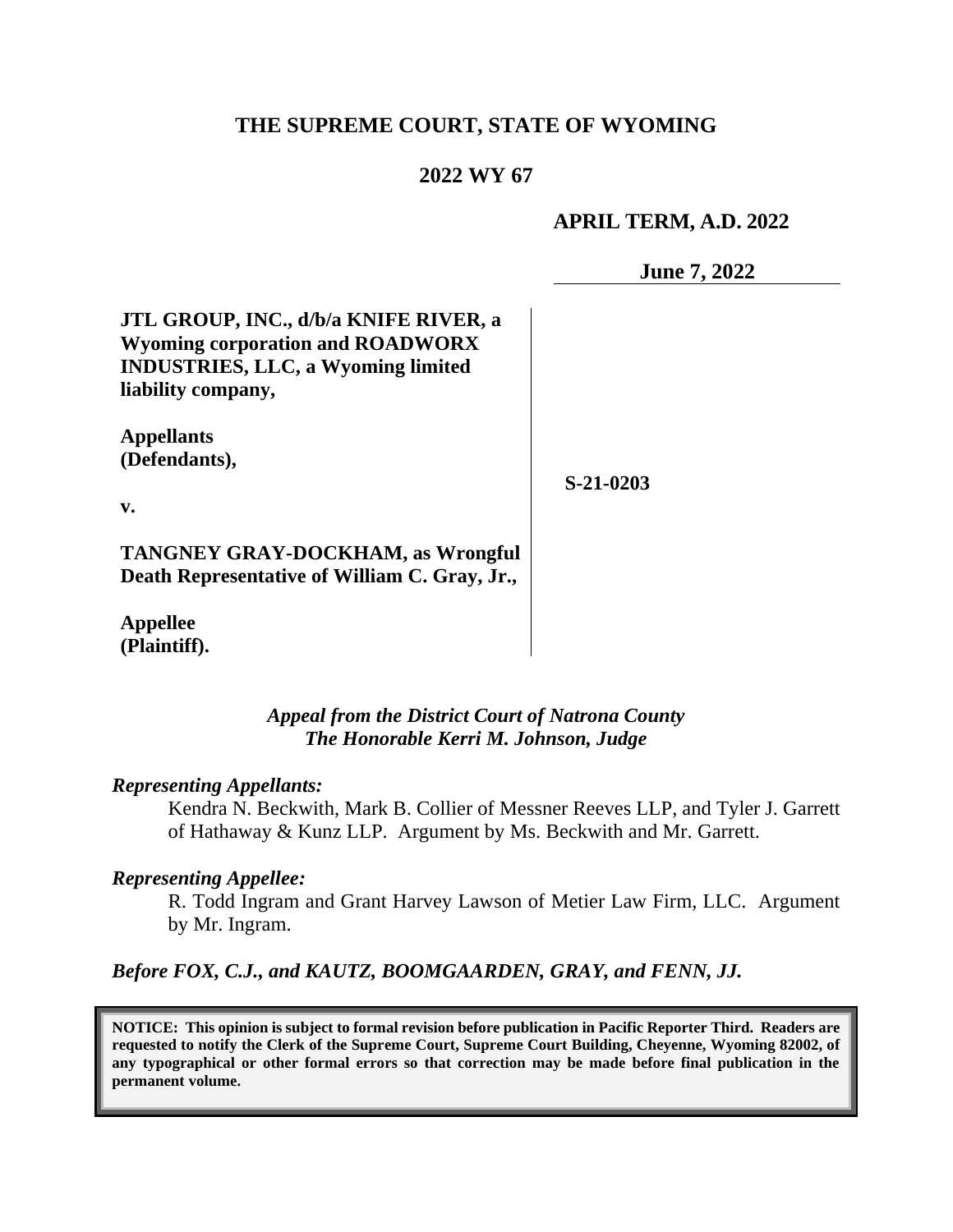#### **FENN, Justice.**

Tangney Gray-Dockham, wrongful death representative for William C. Gray, Jr., brought a negligence claim against JTL Group, Inc., doing business as Knife River ("Knife River") and RoadWorx Industries, LLC ("RoadWorx") (collectively referred to as "Appellants"), for the wrongful death of Mr. Gray following a motorcycle-vehicle collision in a construction work zone. Ms. Gray-Dockham alleged Appellants caused the accident by their negligent placement of the temporary traffic control devices in the work zone.

[¶1] At the close of Ms. Gray-Dockham's case, Appellants moved for judgment as a matter of law contending any claim of direct negligence against Knife River was barred because it admitted vicarious liability on behalf of RoadWorx. Appellants also argued the evidence was insufficient to establish the temporary traffic control caused the accident. The district court denied the motion, and the jury returned a verdict against Appellants. Appellants renewed their motion for judgment as a matter of law and requested a new trial. The district court denied the motion. We affirm.

## **ISSUES<sup>1</sup>**

- [¶2] Appellants present two issues on appeal, which we rephrase as follows:
	- I. Did the district court err when it denied Appellants' renewed motion for judgment as a matter of law?
	- II. Was there sufficient evidence to support the temporary traffic control proximately caused the traffic accident?

 $<sup>1</sup>$  As a separate issue, Ms. Gray-Dockham requests this Court award her attorney fees and impose sanctions</sup> pursuant to Rule 10.05(c). Ms. Gray-Dockham contends Appellants filed a brief containing misrepresentations and omissions. Specifically, she alleges Appellants misrepresented the nature of her claims and their "overall appeal lacks cogent argument, fails to cite pertinent authority, and fails to adequately cite the record." Rule 10.05(c) is generally designed to protect appellees from frivolous or meritless appeals. *Cornella v. City of Lander*, 2022 WY 9, ¶ 29, n. 6, 502 P.3d 381, 388 (Wyo. 2022). We acknowledge Appellants filed an errata and modified their opening brief. However, after reviewing the briefs, errata and record, we cannot certify Appellants' brief contains misrepresentations or omissions. While we do not find Appellants' arguments persuasive, we do find Appellants had reasonable cause for appeal and that they presented cogent argument, cited to pertinent legal authority and the relevant portions of the record. We therefore decline Ms. Gray-Dockham's request. *See generally Lemus v. Martinez*, 2021 WY 66,  $\P$  42, 486 P.3d 1000, 1012 (Wyo. 2021) (declining to award Rule 10.05 sanctions because even though Father's appellate arguments were not persuasive we could not "certify that he had no reasonable cause for his appeal" or that he did not present cogent argument or proper citation) (citing *Marquis v. Marquis*, 2020 WY 141, ¶ 52, 476 P.3d 212, 224 (Wyo. 2020); *Carbaugh v. Nichols,* 2014 WY 2, ¶ 24, 315 P.3d 1175, 1180 (Wyo. 2014)).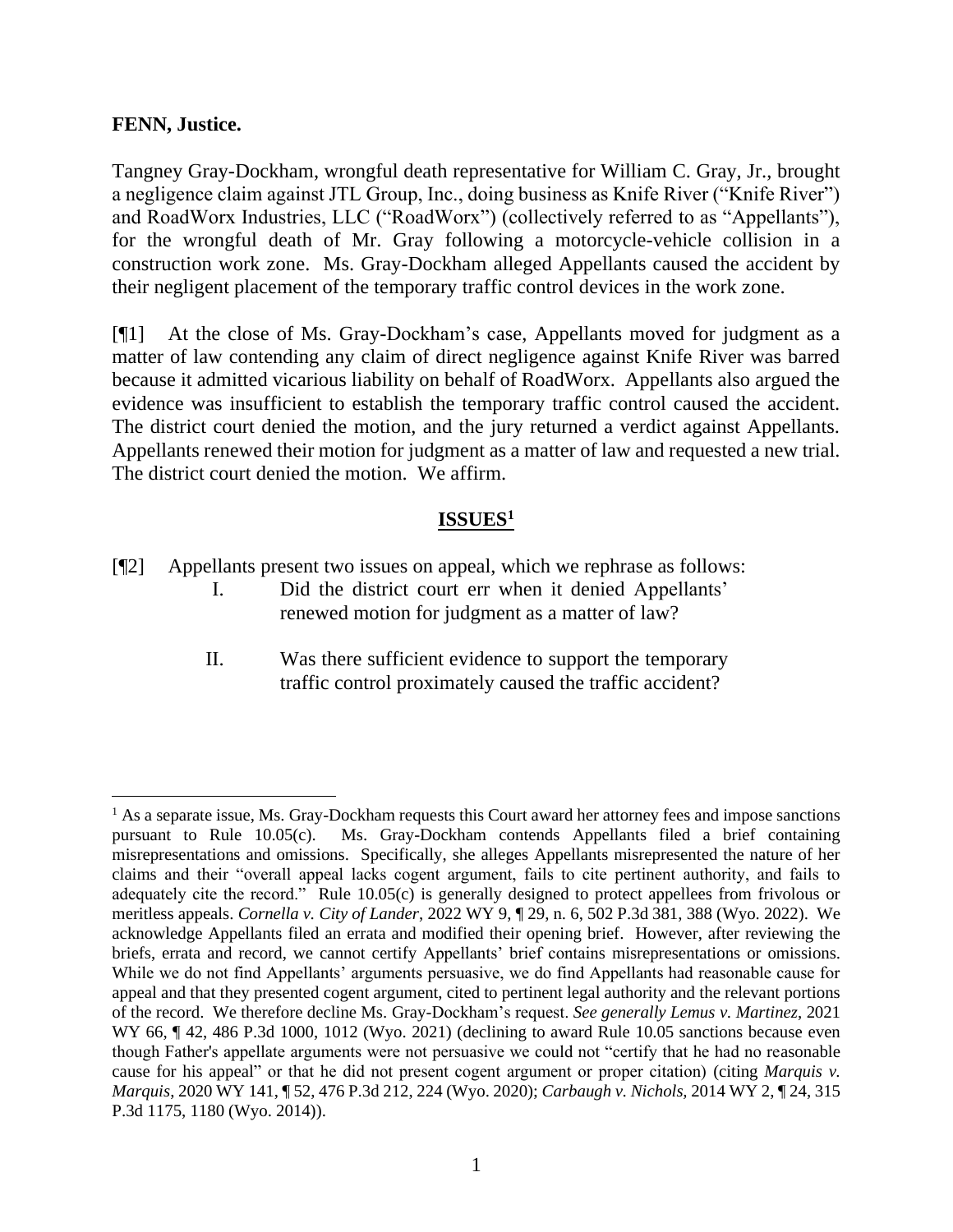#### **FACTS**

[¶3] In December 2016, the Wyoming Department of Transportation ("WYDOT) awarded Knife River a construction bid for a pavement surfacing project in Casper, Wyoming. Knife River entered into a contract with the Wyoming Transportation Commission<sup>2</sup> to be the general contractor on the project. The project required pavement rehabilitation on approximately 4.06 miles of road on Yellowstone Highway. Pavement activities began at the bridge located off the exit at Interstate 25 and Yellowstone Highway and continued to the east past Hat Six Road. At the intersection of Hat Six and Cole Creek Road, WYDOT requested Knife River to narrow the lanes from a divided four lane highway into a five-lane section. Additionally, WYDOT requested a traffic signal be placed at that same intersection.

[¶4] The contract assigned Knife River with the responsibility to set up temporary traffic control in the work zone. Knife River in turn entered into a subcontract with RoadWorx. Under the subcontract, RoadWorx was to "furnish all supervision, labor, tools, equipment, materials and supplies necessary to perform . . . flagging [and] temporary traffic control." Traffic control is a mechanism used to protect the public, work force and equipment by guiding and directing the public safely through a construction project. Changes in a roadway during construction make it imperative to provide motorists with clear guidance on how to safely navigate the work zone by using appropriate traffic control devices to warn, guide or channelize motorists or road users.

[¶5] All WYDOT construction projects require a traffic control supervisor onsite. A traffic control supervisor is the individual "responsible for designing all of the necessary traffic control for the construction operations on a day-to-day basis, depending on what the prime contractor and maybe other subcontractors' needs are." Additionally, a traffic control supervisor is responsible for setting up the traffic control devices and monitoring the function once in place. To qualify as a traffic control supervisor, an individual must become certified through WYDOT's certification process. On this project, an employee of RoadWorx, Consuela Garcia, was certified and contracted to serve as the traffic control supervisor. While not required by Knife River or WYDOT, Knife River's project superintendent, Dennis Hallford was also certified by WYDOT as a traffic control supervisor.

[¶6] Although Knife River subcontracted with RoadWorx to perform all traffic control, it elected to have WYDOT direct all communications with respect to traffic control to its employee and project superintendent, Mr. Hallford. Knife River directed WYDOT to communicate any issues to Mr. Hallford and not to the subcontractors. Indeed, if WYDOT relayed any issues to Mr. Hallford, he was required under the contract to act as the

<sup>2</sup> The Wyoming Transportation Commission governs the activities of the Wyoming Department of Transportation. Wyo. Stat. Ann. § 24-2-101 (LexisNexis 2021).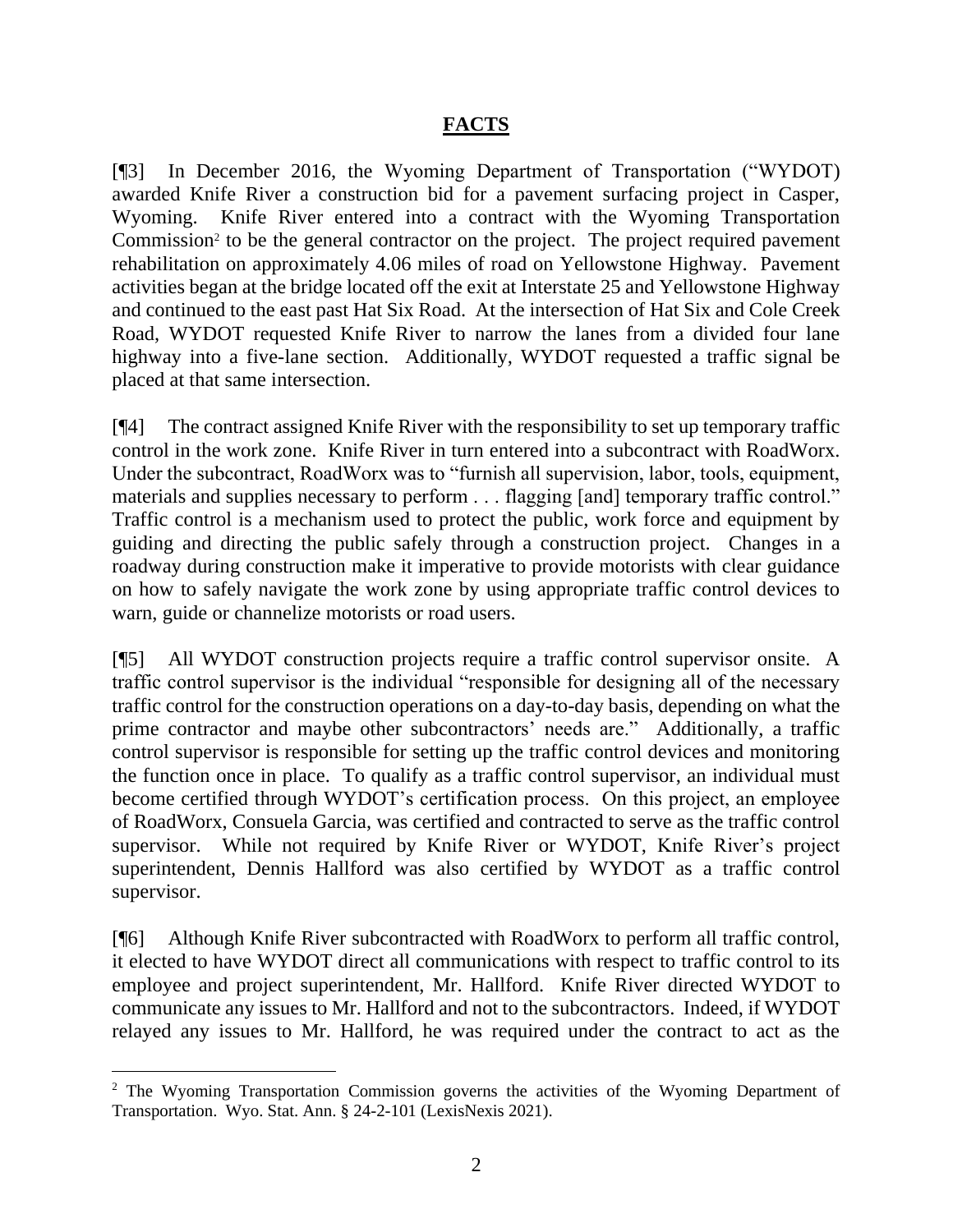middleman and relay any such matters to RoadWorx. Furthermore, Mr. Hallford was "to be the focal point for all safety matters" and to oversee the traffic control implemented by RoadWorx. Both Knife River and RoadWorx were required to set up traffic control in strict conformity with the contract and WYDOT's project plans.

[¶7] On the morning of September 12, 2017, Jack Stone, a resident engineer with WYDOT, inspected the traffic control on the project. The day before, without direction from Knife River, RoadWorx removed the traffic control devices from the eastbound lane on Yellowstone Highway. After observing there was no traffic control in the eastbound lane, Mr. Stone drove to the WYDOT office to retrieve WYDOT's district traffic engineer, Mark Williams. Mr. Williams and Mr. Stone drove through the project and identified several deficiencies in the traffic control layout.

[¶8] After identifying the deficiencies, Mr. Stone completed a project mobility review to inform Knife River the traffic control needed to be addressed. On the project mobility review, Mr. Stone noted: (1) the lane closures were unacceptable; (2) there were unnecessary or confusing signs; and (3) the overall rating of traffic control was unacceptable. Additionally, Mr. Stone listed the following deficiencies:

> Left turn lanes at the paved median locations need to be added. Specifically, there is no [eastbound] left turn lane at Curtis or Hat Six. The [westbound] left turn lane at Hat Six is not properly delineated. Need [eastbound] lane closure where 2 lanes become one at Hat Six. Remove the 30 mph speed limit signs in the 5 lane section and uncover the existing 40 mph speed limit signs in both directions of travel.

[¶9] After Mr. Stone completed the project mobility review, he met with Mr. Hallford to discuss the traffic control deficiencies. Mr. Stone informed Mr. Hallford the eastbound and westbound left turn lanes at the Hat Six and Cole Creek intersection needed to be corrected. He requested traffic control at the intersection be set up similar to the setup during the solar eclipse on August 21–23, 2017. He further requested Mr. Hallford to first correct the deficiencies at the intersection because that location had the majority of traffic control problems.

[¶10] Mr. Hallford met with Ms. Garcia and informed her of what needed to be corrected with the traffic control. Ms. Garcia and her crew physically moved the traffic control devices in accordance with Mr. Hallford's instructions. Mr. Hallford never physically moved the traffic control devices, but he directly relayed WYDOT's instructions to RoadWorx about what needed to be corrected.

[¶11] After her crew made the requested changes, Ms. Garcia informed Mr. Hallford the traffic control was corrected. Mr. Hallford and Ms. Garcia traveled to each location and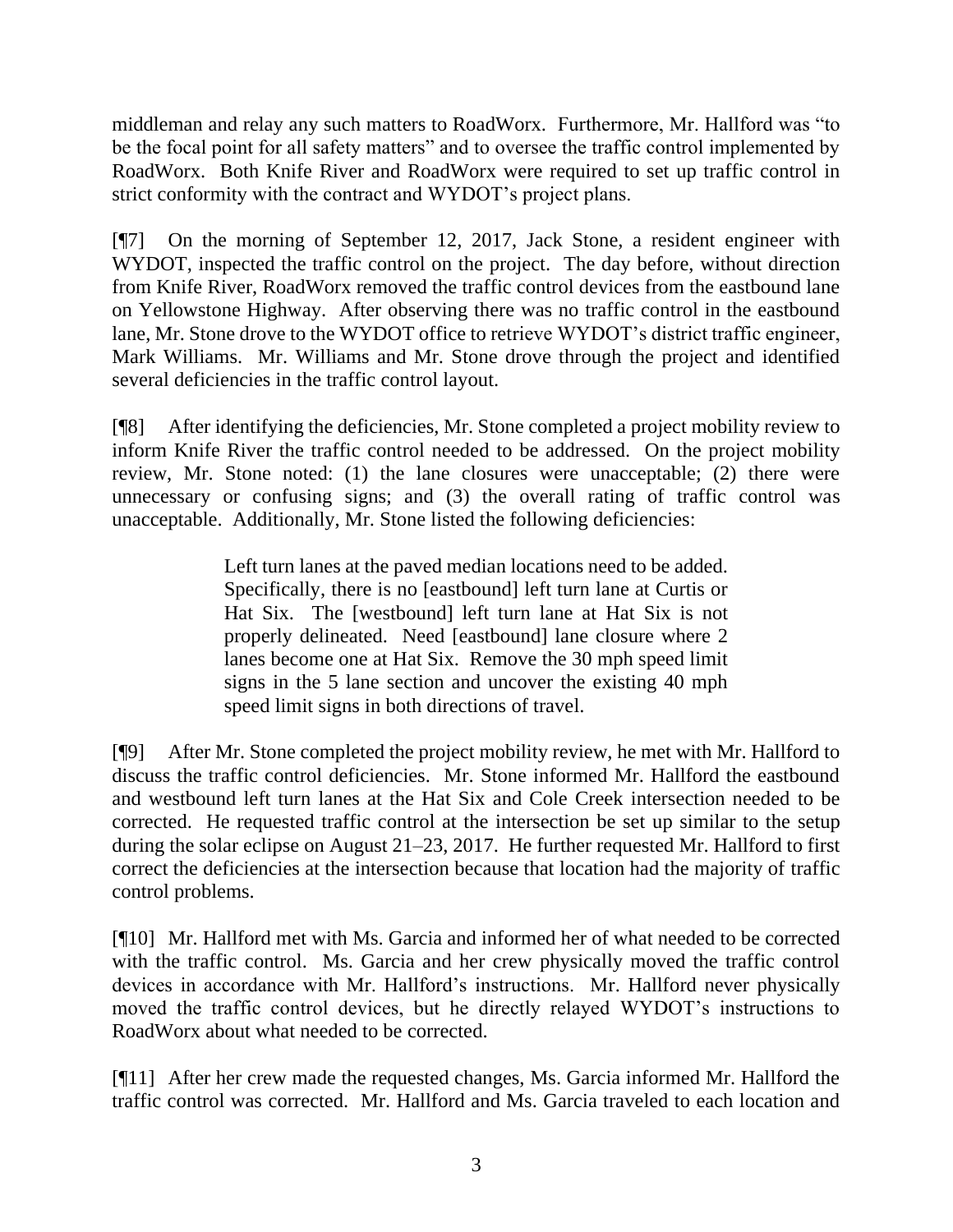verified the corrections were made. Mr. Hallford inspected the traffic control at the intersection and approved the setup. Mr. Hallford signed the project mobility review to indicate the deficiencies were corrected by 11:00 a.m. He further sent the signed project mobility review to Knife River's office to ensure Knife River and WYDOT knew he inspected the repairs and the changes were made.

[¶12] On this same day, September 12, 2017, at approximately 6:00 p.m., Lana Simmons was driving home with her three children. Ms. Simmons was traveling eastbound on Yellowstone Highway and merged into the farthest left lane to prepare to turn left at the intersection onto Cole Creek from Yellowstone Highway. To make a left turn, Ms. Simmons came to almost a complete stop at the end of the last traffic control device, a barrel with a left turn sign. Before beginning her turn, she noticed a white car directly in front of her vehicle in the same lane making a left turn in the opposite direction from the westbound lane on Yellowstone Highway. She thought the white car had the right-of-way, so she waited until that car turned through the intersection before proceeding to turn. Ms. Simmons turned left into the intersection from the end of the traffic control barrels. When she began to turn, she realized she was turning into the wrong lane of travel on Cole Creek. Consequently, Ms. Simmons made a subtle correction that she identified as an "s" or "zigzag" maneuver to adjust her vehicle's travel to turn into the correct lane.

[¶13] At this point, Ms. Simmons heard a loud noise, the air bags went off, and her vehicle came to a complete stop. Ms. Simmons collided head-on with William Gray, Jr., who was traveling westbound on Yellowstone Highway. The posted speed limit at the time of the accident was 40 miles per hour. Mr. Gray was traveling approximately 37 to 42 miles per hour on a motorcycle, and Ms. Simmons was traveling approximately 12 to 20 miles per hour in a Buick four-door-passenger vehicle.

[¶14] Mr. Gray suffered extensive injuries from the accident. He was life-flighted from Wyoming Medical Center in Casper to a hospital in Denver, Colorado. He was hospitalized for sixteen days before succumbing to his injuries.

[¶15] Ms. Gray-Dockham filed a complaint in the Seventh Judicial District, Natrona County, Wyoming, against Appellants. She alleged Appellants "failed to exercise ordinary care[] and are liable for their own independent negligent and reckless acts and omissions." She further alleged "Knife River is vicariously liable for the negligence, recklessness, and/or willful and wanton misconduct" of RoadWorx. Specifically, Ms. Gray-Dockham claimed Appellants disregarded their duty to implement reasonably safe traffic control at the intersection of Hat Six and Cole Creek.

[¶16] A seven-day jury trial was held in April 2021. Ms. Gray-Dockham's expert witness, Jay Przybyla, a forensic engineer specializing in accident reconstruction and transportation safety, opined the traffic control at the intersection was an atypical setup, and the corrections requested by WYDOT in the project mobility review were not properly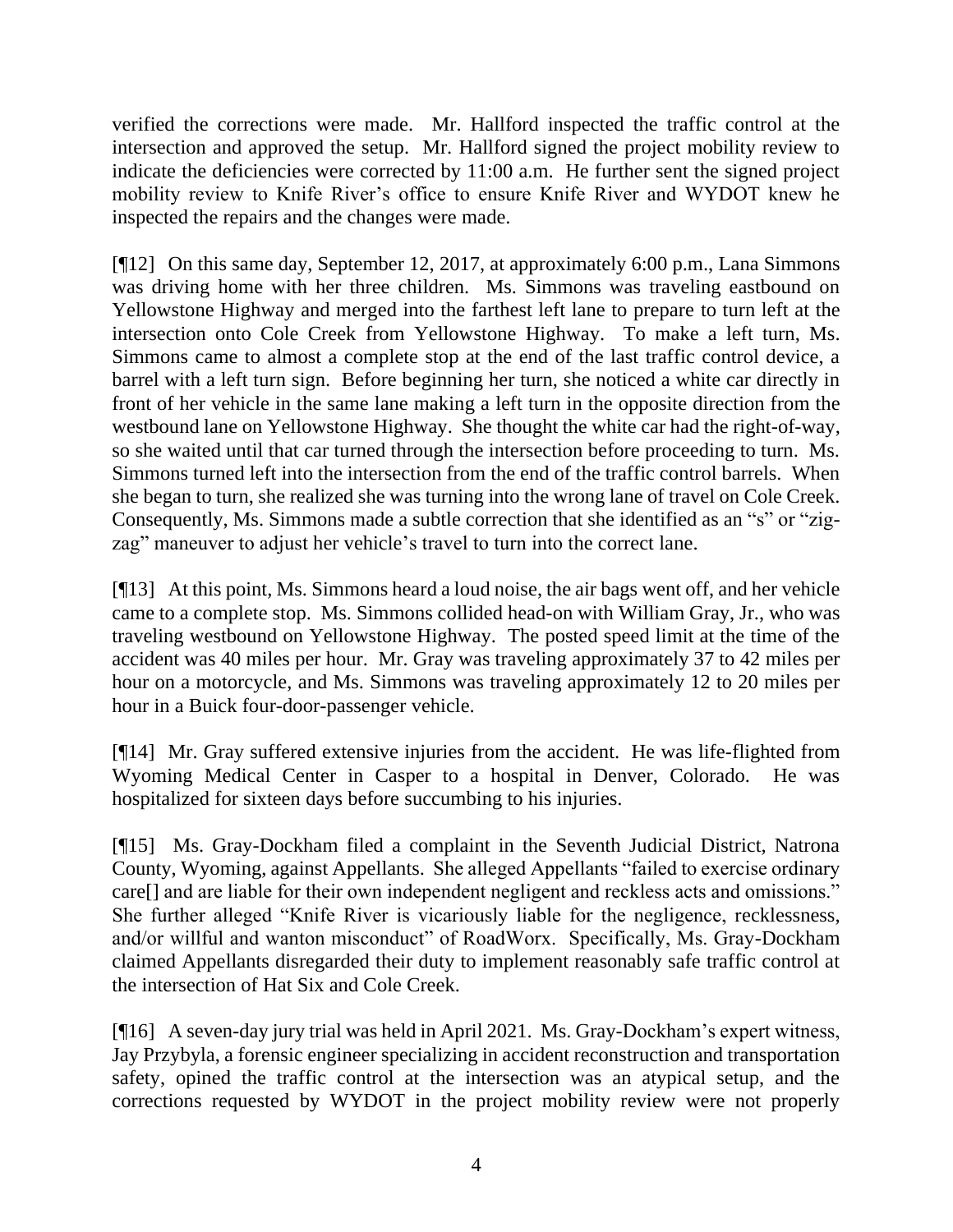completed. At time of the accident, Ms. Simmons was in a large, paved intersection with no markings or signals. One deficiency was the location of the stop bar (the last barrel) in the eastbound left turn lane, which required Ms. Simmons to begin her left turn more than thirty-five feet back from the beginning of the intersection. Ms. Simmons began her left turn too soon due to the position of the last traffic control barrel, and when she realized her error, she tried to correct her path.

[¶17] The diagrams below were created by Mr. Przybyla to show the temporary traffic control setup and the turn and correction Ms. Simmons was required to make due to the location of the last traffic control barrel.

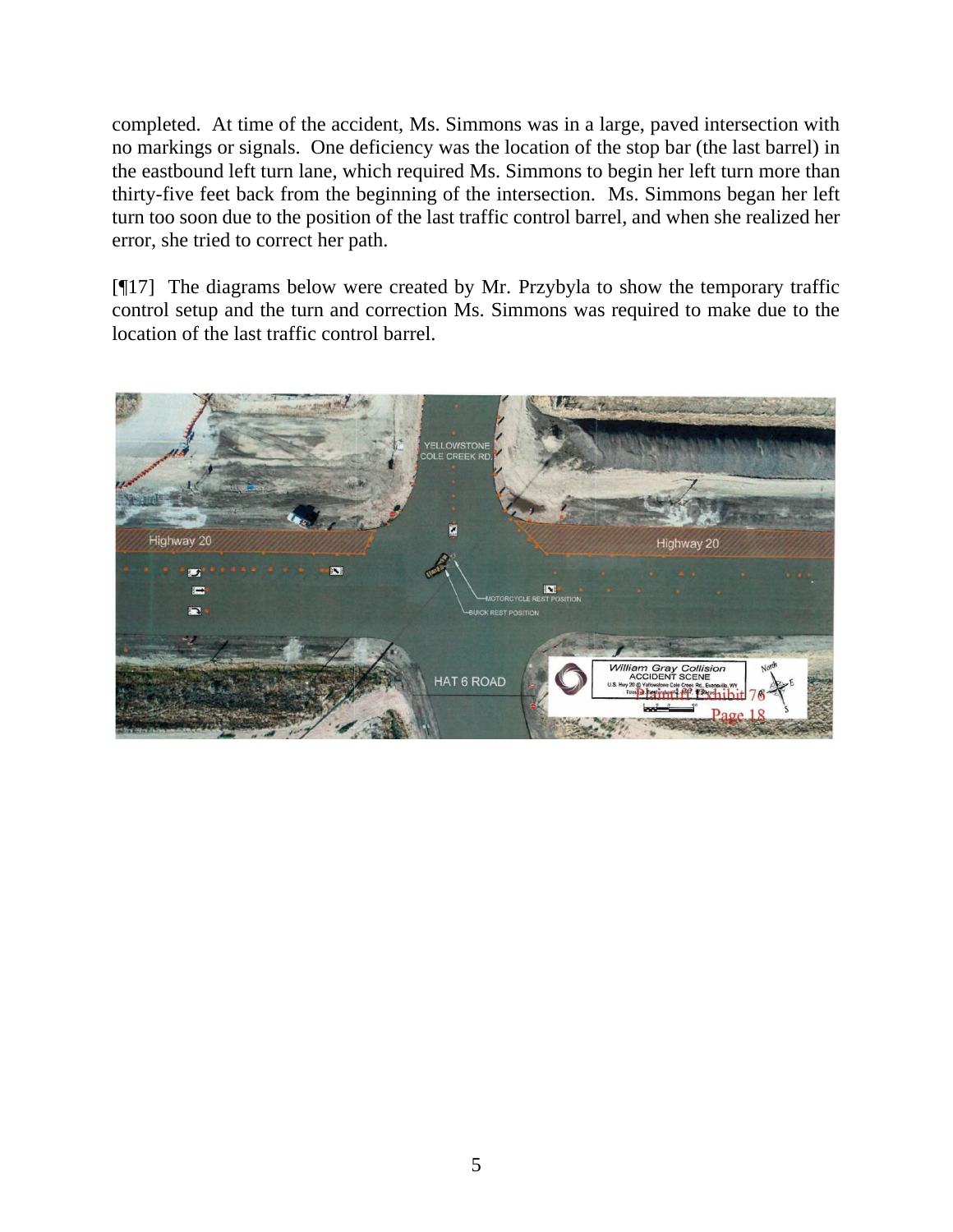

[¶18] Mr. Przybyla opined the subtle corrective maneuver made by Ms. Simmons likely caused Mr. Gray to assume Ms. Simmons saw him and was moving out of the through lane of traffic. Ian Noy, Ph.D., a consultant in forensic human factors, testified Ms. Simmons was so intently focused on trying to place her vehicle in the appropriate lane that it basically drew most of her attention or resources, which left very few resources to monitor conflicting traffic or look for hazards. Testimony established that more guidance on how to navigate the intersection would have allowed Ms. Simmons to detect opposing traffic and notice Mr. Gray. Additionally, testimony revealed the improper placement of the last barrel caused Ms. Simmons to make an atypical left turn, which required her to take corrective measures and elongated the time she was in the intersection.

[¶19] At the close of Ms. Gray-Dockham's case-in-chief, Appellants moved for judgment as a matter of law. The district court denied the motion and found there was sufficient evidence for the jury to determine if Knife River and/or RoadWorx were negligent in setting up the traffic control and whether the traffic control caused the accident. The verdict form included RoadWorx, Knife River, and Lana Simmons. Appellants did not object to the verdict form.<sup>3</sup> The jury found RoadWorx, Knife River, and Ms. Simmons at fault and

<sup>&</sup>lt;sup>3</sup> We note there is nothing in the record to indicate an objection to other potential actors, such as WYDOT and Mr. Gray, not being included on the verdict form. *See generally* Wyo. Stat. Ann. § 1-1-109(c)(i)(A) (LexisNexis 2021) ("Whether or not the claimant is free of fault, the court shall . . . [d]irect the jury to determine . . . the percentage of fault attributable to each actor."); *Pinnacle Bank v. Villa*, 2004 WY 150, ¶¶ 16–19, 100 P.3d 1287, 1292–94 (Wyo. 2004) (holding a non-party State actor when it acts negligently and fails to use reasonable care can be considered by the jury in its comparative fault analysis); *Matter of SGN*, 2022 WY 38, ¶ 16, 506 P.3d 748, 752–53 (Wyo. 2022) ("Because the issue was not raised or briefed, we do not [address] it.").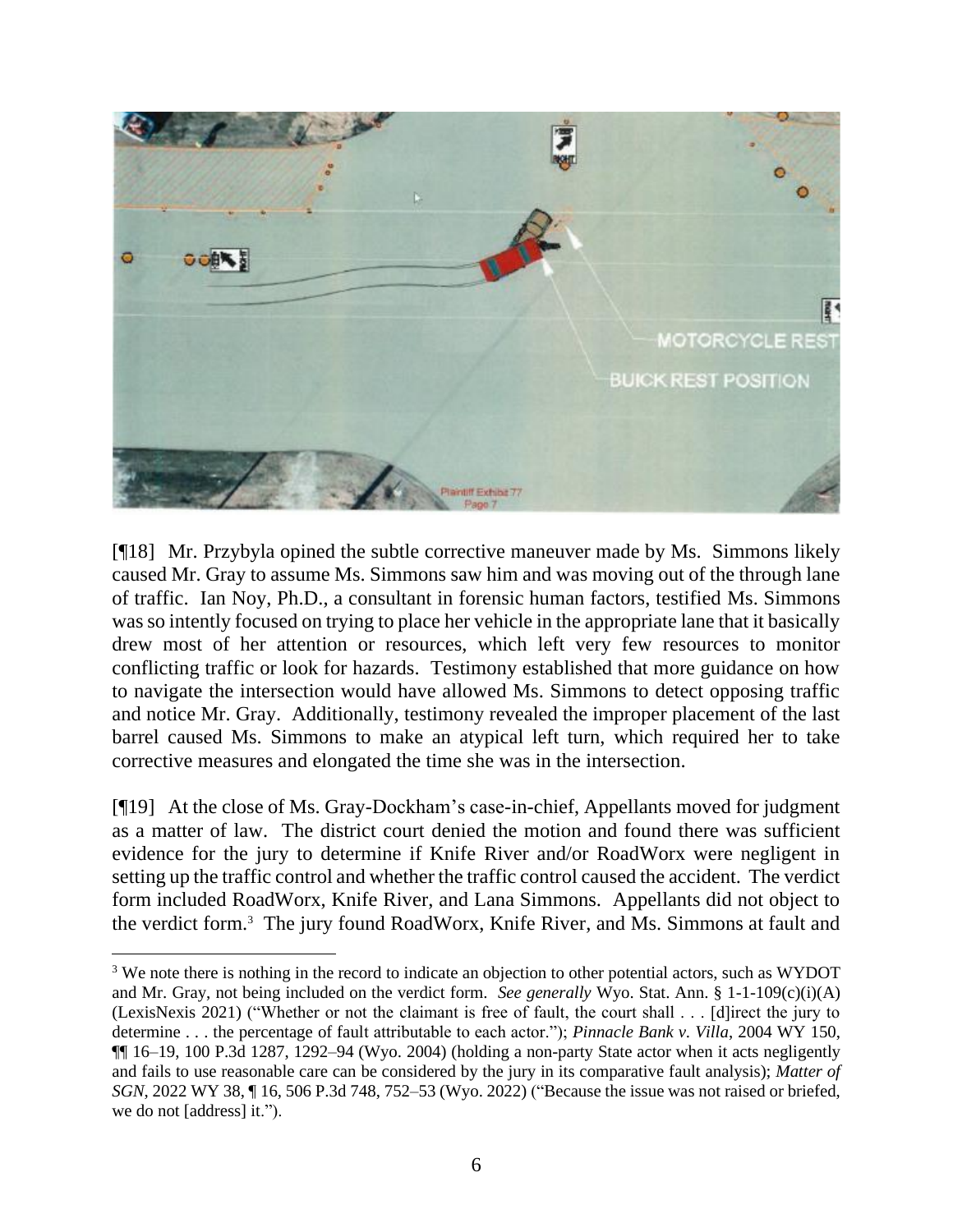allocated the percentage of fault as follows: (1) 30% to RoadWorx; (2) 60% to Knife River; and (3) 10% to Ms. Simmons. The jury found there was no willful or wanton misconduct on behalf of Knife River or RoadWorx, so it did not award any punitive damages. In accordance with the jury's award, the district court entered judgment against Knife River and RoadWorx.

[¶20] Appellants renewed their motion for judgment as a matter of law and requested a new trial. The district court denied the motion and found "the verdict is sustained by sufficient evidence and no error of law occurred at trial." Appellants timely perfected this appeal.

## **DISCUSSION**

[¶21] Appellants argue the district court erred when it denied their renewed motion for judgment as a matter of law under Rule 50 of the Wyoming Rules of Civil Procedure ("W.R.C.P.") and when it denied their W.R.C.P. 59(a) motion for new trial.

# *I. Judgment as a Matter of Law*

[¶22] Appellants contend the district court erred as a matter of law when it allowed Ms. Gray-Dockham to pursue claims for both direct negligence and vicarious liability against Knife River. They suggest any theory of direct negligence against Knife River was improper under *Bogdanski v. Budzik*, 2018 WY 7, ¶¶ 19–26, 408 P.3d 1156, 1161–64 (Wyo. 2018), because it admitted vicarious liability for RoadWorx's alleged negligence. Accordingly, Appellants argue the district court erred when it included Knife River separately on the verdict form because it subjected Knife River to double allocation of liability contrary to *Bogdanski*.

[¶23] "Judgment as a matter of law under Wyoming Rule of Civil Procedure 50 should be granted cautiously and sparingly." *Mgmt. Nominees, Inc. v. Skowronska*, 2019 WY 105, ¶ 20, 450 P.3d 672, 678 (Wyo. 2019). "We review the decision to grant or deny judgment as a matter of law de novo." *Id.* We undertake a full record review without weighing the credibility of witnesses or considering the weight of evidence. *Wageman v. Harrell*, 2020 WY 143, ¶ 6, 476 P.3d 657, 659 (Wyo. 2020). Our review of the record affords no deference to the district court's conclusion and instead "focuses on whether the evidence is such that reasonable persons could reach but one verdict." *Mgmt. Nominees, Inc.*, ¶ 20, 450 P.3d at 678. "The evidence is viewed in the light most favorable to the nonmoving party, and that party is given the benefit of all reasonable inferences that may be drawn from it." *Merit Energy Co., LLC v. Horr*, 2016 WY 3, ¶ 34, 366 P.3d 489, 498 (Wyo. 2016). "When the evidence permits more than one reasonable inference or the inferences favorable to the moving party are subject to doubt, the matter is properly for the jury to decide and a motion for judgment as a matter of law must be denied." *Mgmt. Nominees, Inc.*, ¶ 20, 450 P.3d at 678.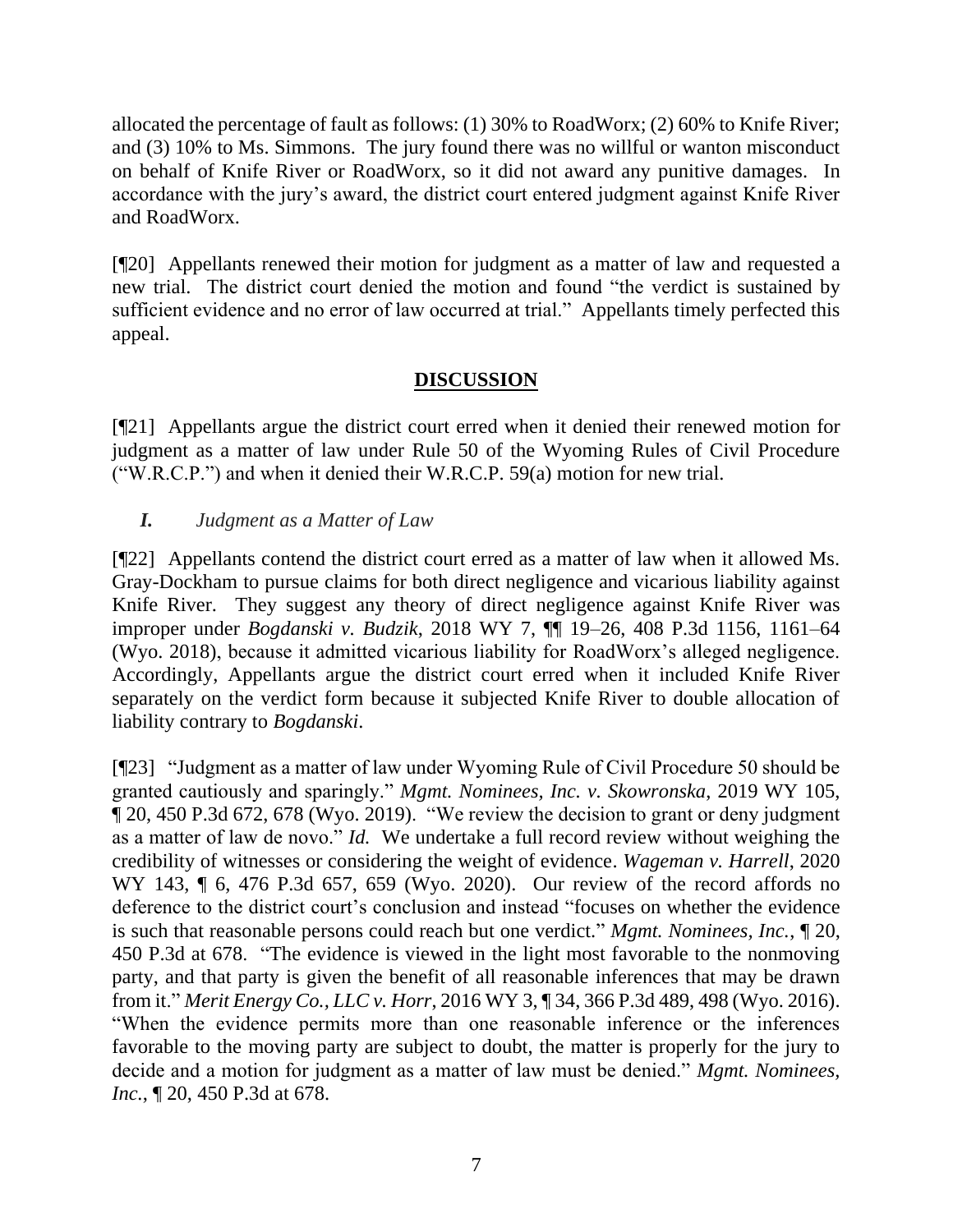[¶24] In *Bogdanski*, we adopted the *McHaffie* rule and held when the liability of the principal is wholly dependent on the negligence of the agent and the principal admits vicarious liability, then any cause of action for direct negligence against the principal becomes duplicative and cannot be pursued. ¶¶ 22–23, 408 P.3d at 1162–63. Relying on *Bogdanski*, Appellants suggest Knife River's "liability was completely predicated upon a finding that RoadWorx was negligent." Therefore, the admission of vicarious liability for RoadWorx's negligence barred any direct negligence claim against Knife River. We find Knife River's reliance on *Bogdanski* is misplaced. *Bogdanski* does not stand for the broad proposition a principal can never be listed on the verdict form for a direct negligence claim, particularly when the actions of the principal are separate and independent from the agent's actions.

[¶25] In *Bogdanski*, a plaintiff codriver of a commercial semi-truck was injured in a rearend collision and sued his codriver and FedEx. ¶¶ 3–11, 408 P.3d at 1157–59. FedEx was the owner of the trailer being hauled on the semi-truck, but it did not own the semi-truck and was not the codriver's employer. *Bogdanski*, 2018 WY 7, ¶ 5, 408 P.3d at 1158. The plaintiff codriver and defendant codriver were employed as commercial truck drivers by a separate trucking company that owned the semi-truck and had an independent contract with FedEx to haul FedEx's trailers. *Id.* at  $\P$  3–5, 408 P.3d at 1157–58. The plaintiff codriver alleged negligence against both the defendant codriver and FedEx and vicarious liability against FedEx. *Id.* at ¶¶ 10–11, 408 P.3d at 1159. FedEx filed a stipulation stating if the semi-truck was determined to be negligently operated by the defendant codriver, then FedEx was responsible for any such negligence under its contract. *Id.* at ¶ 12, 408 P.3d at 1159. Based on this stipulation, FedEx asserted the plaintiff codriver could not proceed on any direct negligence claim against FedEx. *Id.* at ¶ 14, 408 P.3d at 1160.

[¶26] The claims against FedEx were wholly tethered to the defendant codriver's tortious acts, and since FedEx conceded it was subject to liability for those acts, the direct negligence claims against FedEx became superfluous. *Bogdanski*, 2018 WY 7, ¶¶ 21–26, 408 P.3d at 1162–64. There was no act or omission on the part of FedEx or its own employee for which it could be liable under a direct negligence claim that was wholly independent from the actions of the defendant codriver. *Id.* Accordingly, because there was no separate act or omission by FedEx, we found when FedEx stipulated to liability for the defendant codriver's negligence, the plaintiff codriver could not pursue a direct negligence claim against FedEx. *Id.* As stated in *McHaffie*:

> The reason given for holding that it is improper for a plaintiff to proceed against an owner of a vehicle on the independent theory of imputed negligence where *respondeat superior* is admitted has to do with the nature of the claim. Vicarious liability or imputed negligence has been recognized under varying theories, including agency, negligent entrustment of a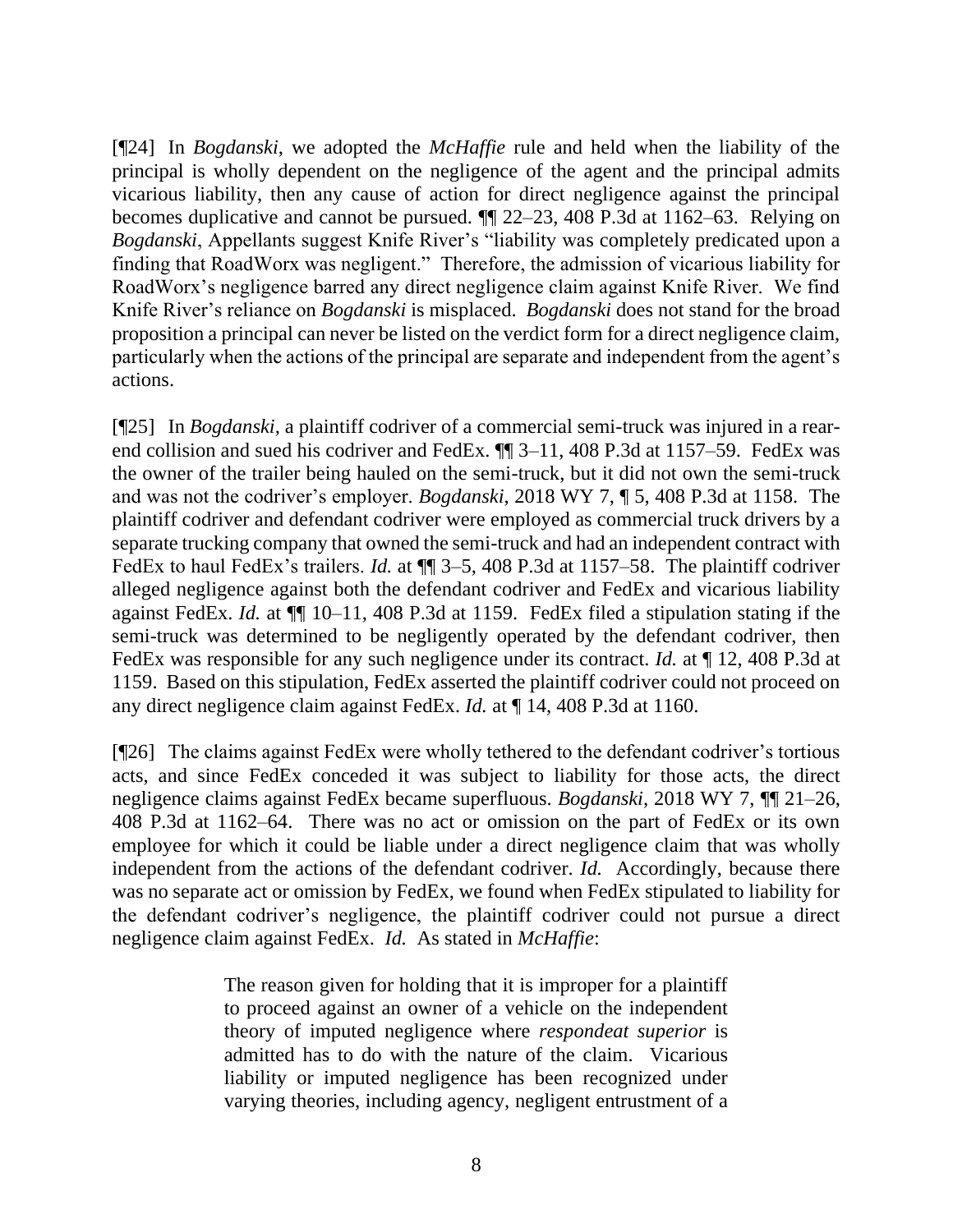chattel to an incompetent, conspiracy, the family purpose doctrine, joint enterprise, and ownership liability statutes. If all of the theories for attaching liability to one person for the negligence of another were recognized and all pleaded in one case where the imputation of negligence is admitted, the evidence laboriously submitted to establish other theories serves no real purpose. The energy and time of courts and litigants is unnecessarily expended. In addition, potentially inflammatory evidence comes into the record which is irrelevant to any contested issue in the case. Once vicarious liability for negligence is admitted under *respondeat superior,* **the person to whom negligence is imputed becomes strictly liable to the third party for damages attributable to the conduct of the person from whom negligence is imputed.** The liability of the employer is fixed by the amount of liability of the employee. This is true regardless of the "percentage of fault" as between the party whose negligence directly caused the injury and the one whose liability for negligence is derivative.

**Having said that, it may be possible that an employer or entrustor may be held liable on a theory of negligence that does not derive from and is not dependent on the negligence of an entrustee or employee.** In addition, it is also possible that an employer or an entrustor may be liable for punitive damages which would not be assessed against the employee/entrustee. Finally, it is conceivable that in a contribution action between an employer and employee, the relative fault of those two parties may be relevant. However, none of those circumstances exist here.

McHaffie By and Through McHaffie v. Bunch, 891 S.W.2d 822, 826 (citations omitted) (emphasis added).

[¶27] Appellants admit there is evidence of direct negligence by Knife River's own employee, separate and independent from RoadWorx's tortious conduct. Indeed, Knife River acknowledges there is evidence in the record that its "project superintendent, Dennis Hallford, negligently instructed and approved the work of RoadWorx's traffic control supervisor, Consuela Garcia." Nevertheless, Appellants contend any liability on behalf of Knife River is wholly dependent upon RoadWorx's acts in setting up the traffic control. Appellants suggest Mr. Hallford's acts amount only to negligent supervision, so any direct negligence claim against Knife River is barred because "it concerns the 'same activity' for which Knife River already admitted vicarious liability."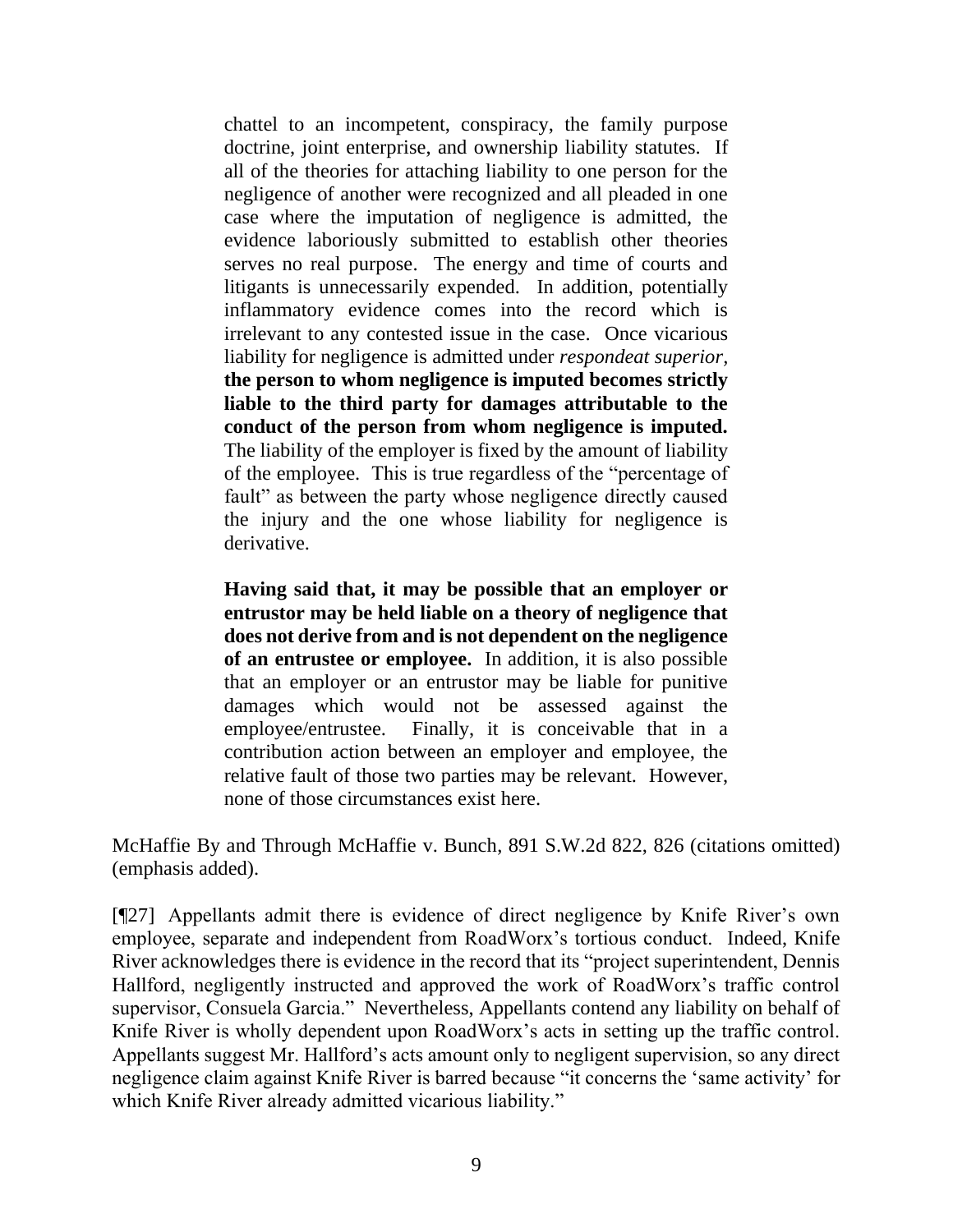[¶28] Appellants' contentions ignore Wyoming's comparative fault scheme. Our comparative fault statute mandates the jury to determine "the percentage of fault attributable to each **actor**." Wyo. Stat. Ann. § 1-1-109(c)(i)(A) (LexisNexis 2021) (emphasis added). An "actor" is defined as "a person or other entity, including the claimant, whose fault is determined to be a proximate cause of the death, injury or damage, whether or not the actor is a party to the litigation<sup>[1]</sup>. Wyo. Stat. Ann. § 1-1-109(a)(i). "'Fault' includes acts or omissions, determined to be a proximate cause of death or injury to person or property, that are in any measure negligent, or that subject an actor to strict tort or strict products liability, and includes breach of warranty, assumption of risk and misuse or alteration of a product[.]" Wyo. Stat. Ann. § 1-1-109(a)(i). As seen by the plain language of the statute, the Wyoming legislature determined it is the jury's responsibility to apportion the percentage of fault attributable to each "actor," which facilitates the legislature's objective to hold each defendant liable only for his proportion of fault. *Pinnacle Bank v. Villa*, 2004 WY 150, ¶ 16, 100 P.3d 1287, 1293 (Wyo. 2004).

[¶29] We tangentially touched on the independent negligence of an employer or agent against the backdrop of Wyoming's comparative negligence statute in *Beavis v. Campbell County Memorial Hospital*, 2001 WY 32, ¶¶ 19–22, 20 P.3d 508, 515–17 (Wyo. 2001). *Beavis* involved the alleged negligent injection of allergy medicine by a nurse. ¶ 3, 20 P.3d at 510. The plaintiff brought suit against the nurse, her supervising doctor, and her employer, the hospital. *Id.* at  $\P$  3–4, 20 P.3d at 510. The trial court bifurcated the claims against the nurse from the claims against her supervising doctor and the hospital and limited the issue at trial to whether the nurse properly performed the injection and what damages, if any, occurred as a result. *Id.* at ¶ 5, 20 P.3d at 510–511. The jury returned a verdict in favor of the defendant nurse. *Id.* at  $\P$   $\qquad$  6–7, 20 P.3d at 511. Thus, the district court entered judgment in favor of the defendants on all claims, including those against the supervising doctor and hospital. *Id.*

[¶30] We affirmed entry of the judgment and found the claims against the hospital and supervising doctor "rest on the predicate of [the nurse's] negligence." *Beavis*, 2001 WY 32, ¶¶ 19–22, 20 P.3d at 515–517. We found there was no independent claim of negligence made against the supervising doctor because there was no allegation the supervising doctor "should not have prescribed any medicine, that he prescribed the wrong medicine, that he ordered an improper dosage, that he ordered it injected into an improper location, or anything of the sort." *Id.* at ¶ 20, 20 P.3d at 516. Indeed, we reiterated the only claim against the supervising doctor was that he "failed to train or supervise [the nurse] in administering the injection" and therefore "even assuming [the supervising doctor] was negligent in the manner [claimed], i.e., breached some duty in failing to supervise or train [the nurse], it is clear his negligence could not be the proximate cause [of plaintiff's] injuries unless the predicate negligence of [the nurse] was found." *Id.* at ¶ 20, 20 P.3d at 516. Accordingly, under the facts of *Beavis* there was no need to allocate fault to the supervising doctor or the hospital because any alleged negligent action could not be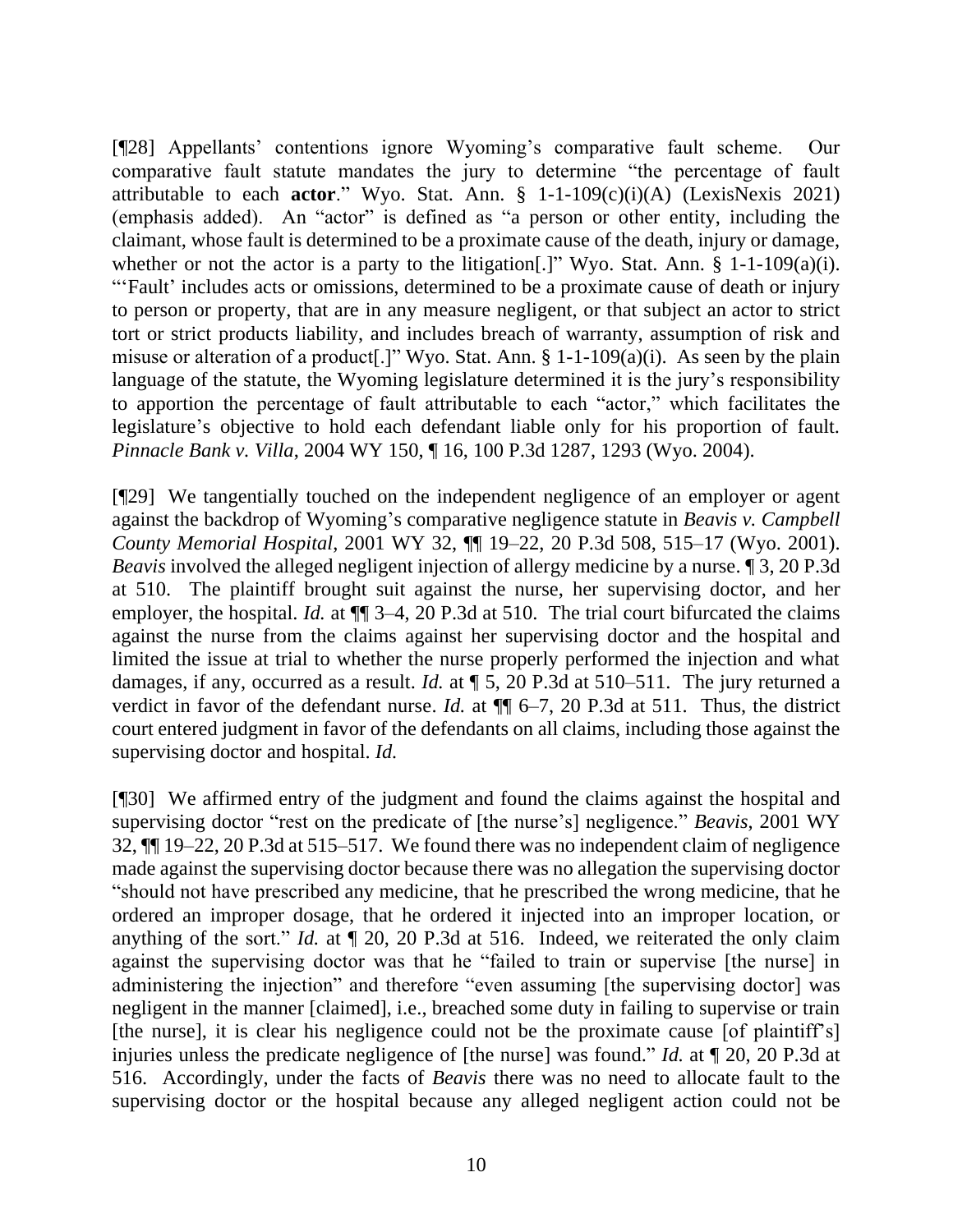considered the proximate cause of plaintiff's injuries without the connected negligent act or omission on the part of the nurse. *Id.* at ¶¶ 19–22, 20 P.3d at 515–517.

[¶31] When analyzing whether our decision was consistent with Wyoming's comparative fault statute, we said:

> Although the parties spend little time discussing comparative fault, we believe this case must be analyzed consistently with the Wyoming Comparative Fault Statute, Wyo. Stat. Ann. § 1– 1–109 (Lexis 1999), in order to uphold the legislative mandate on comparative fault. We therefore must address the Beavises' contention, which is captured in a pretrial memorandum:

> > It is possible for the jury in this case to determine that even though Defendant Hazlett performed the injective process in the wrong way, that considering her lack of qualifications that she was not negligent, but that Defendant Horan and Defendant CCMH were negligent and consequently liable in failure of hiring, training, qualifications, retention, and supervision....

This argument does have some logical appeal, and we agree that, had the Beavises established that Hazlett performed the injective process in the wrong way or was "in any measure negligent," Wyo. Stat. Ann.  $\S 1-1-109(a)(iv)$ , they would have later been entitled to establish their claims against CCMH and Dr. Horan and been entitled to a jury determination on comparative fault. **However, because the claims against CCMH and Dr. Horan rest on the predicate of Hazlett's alleged negligence, we find no error in entry of judgment on the claims against those two parties.**

*Beavis*, 2001 WY 32, ¶ 22, 20 P.3d at 516–17 (emphasis added).

[¶32] We have carefully reviewed the entire record designated by the parties.<sup>4</sup> Viewing the evidence in a light most favorable to Ms. Gray-Dockham and giving her all reasonable

<sup>4</sup> During their testimony, each expert witness used a demonstrative power point presentation to help aide the jury. The record on appeal does not contain any of the demonstrative power point presentations to aide in our review of the trial transcript. "While it is a common practice for demonstrative evidence to be displayed and referred to without formally being admitted into evidence, the formal offering and introduction of demonstrative evidence into the record as part of the witness' testimony is preferred." Michael H. Graham, 2 *Handbook of Federal Evidence* § 401:2 (9th ed. Nov. 2021). "The clearly preferable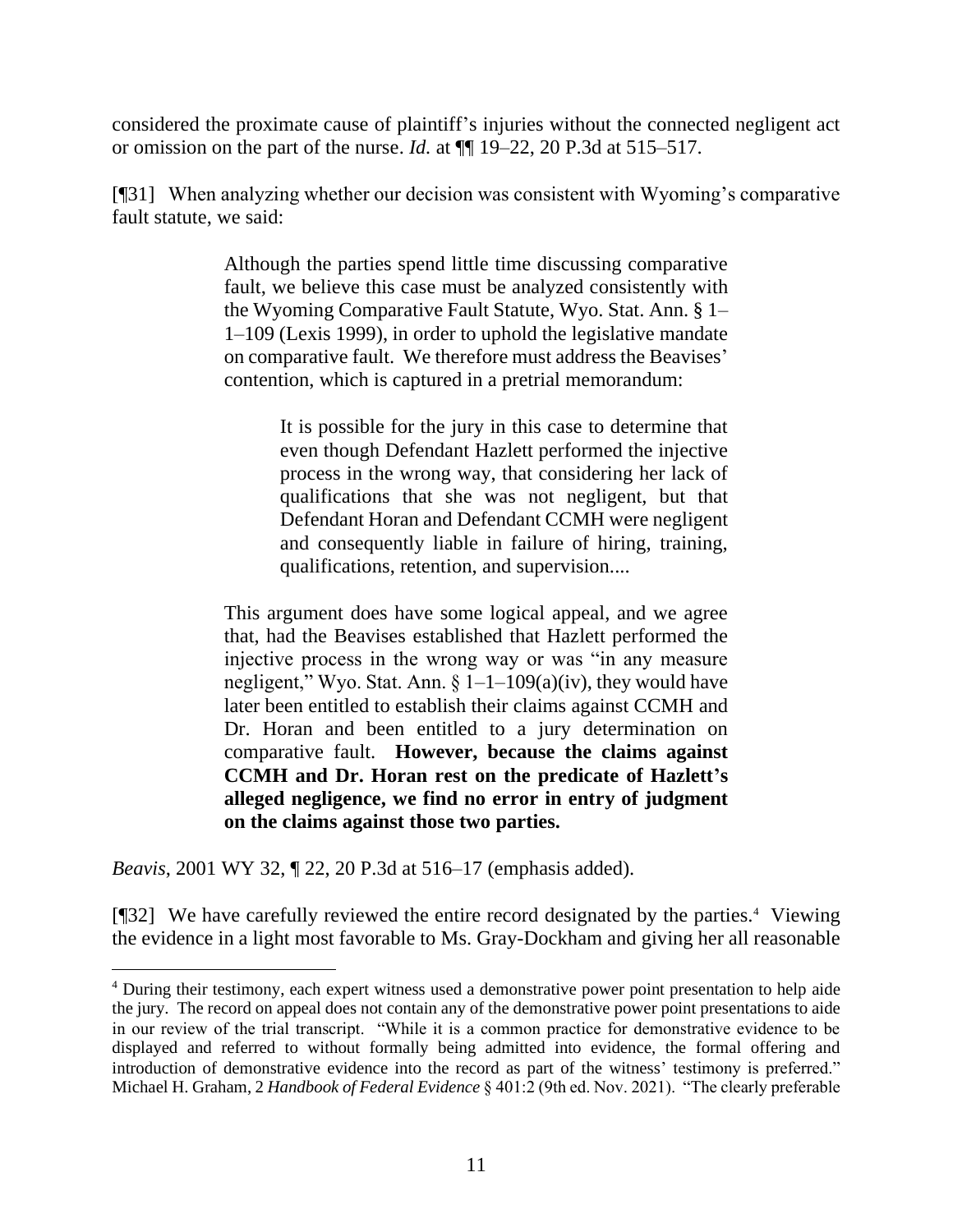inferences that may be drawn from it, we conclude the evidence presented the jury with a question as to the percentage of fault attributable to Knife River. Unlike *Bogdanksi* and *Beavis*, Knife River's liability with respect to its project superintendent, Mr. Hallford, and its own actions in mandating WYDOT communicate directly with Mr. Hallford, is not wholly dependent on the negligence of RoadWorx and its employees, nor is its liability fixed by the amount of RoadWorx's liability.

[¶33] Knife River had the ability to decide whether it wanted WYDOT to communicate directly with its subcontractors. Instead of requesting WYDOT communicate directly with RoadWorx, Knife River elected to have WYDOT communicate any issues concerning traffic control directly with Mr. Hallford, who then relayed the information to RoadWorx. Mr. Hallford was required to be the "focal point for all safety matters." Accordingly, he set up weekly safety meetings and had weekly meetings with Mr. Stone concerning traffic control. At such meetings, Mr. Stone would relay problems with traffic control, and Mr. Hallford would then meet with Ms. Garcia and discuss what traffic control needed to be addressed.

[¶34] RoadWorx followed Mr. Hallford's directives. Ms. Garcia testified Mr. Hallford gave her instructions on how to set up the traffic control, and she did what Mr. Hallford told her to do. She relied upon Mr. Hallford to explain any traffic control changes or concerns. Additionally, as WYDOT identified, Knife River's project superintendent "control[s] and direct[s] the traffic control supervisor on a project."

[¶35] On the date before the accident, RoadWorx removed the traffic control devices from the eastbound lane. After noticing the errors the next morning, Mr. Stone completed a project mobility review. The project mobility review alerted Knife River to the problems with the traffic control. Mr. Stone gave the project mobility review to Mr. Hallford, and they discussed the problems. WYDOT never met with any employee of RoadWorx. Ms. Garcia testified she never saw or received the project mobility review. Instead, she corrected the traffic control based on the directions she received from Mr. Hallford. After she corrected the traffic control, Mr. Hallford inspected it. Mr. Hallford testified that he went to each location to inspect the traffic control and signed the project mobility review to indicate he confirmed the changes to traffic control were made.

[¶36] We conclude the evidence, when viewed in the light most favorable to Ms. Gray-Dockham, permitted more than one reasonable inference as to whether the harm was caused by an act or omission committed by Knife River's project superintendent, Mr. Hallford, pursuant to orders or directions negligently given, and that inferences favorable to Knife River were subject to doubt. The issue was therefore for the jury to decide, and

practice is for the proponent to offer a demonstrative aid into evidence as an exhibit, to authenticate it by the testimony of a witness, and formally to introduce it as part of the witness's testimony, in which it will be incorporated by reference." 2 *McCormick on Evidence* § 214 (8th ed. Jan. 2020).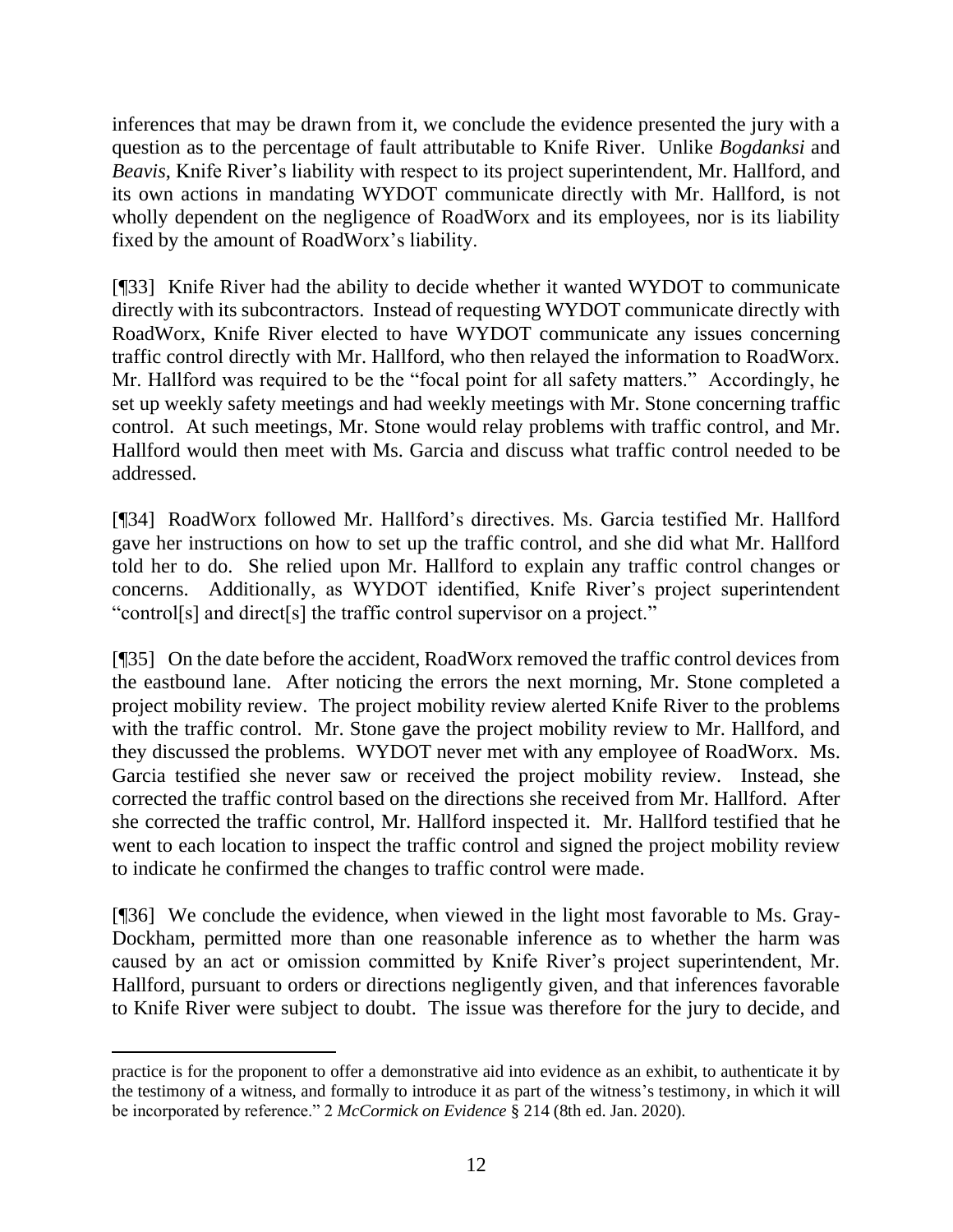the jury was mandated to allocate the percentage of fault attributable to each actor, including Knife River. Wyo. Stat. Ann.  $\S$  1-1-109(c)(i)(A). Accordingly, the district court did not err when it denied Knife River's renewed motion for judgment as a matter of law, and Knife River was properly included on the verdict form.

## *II. Motion for New Trial – Sufficiency of the Evidence*

[¶37] For their second issue, Appellants argue a new trial is warranted pursuant to W.R.C.P. 59(a)(1)(F) because the verdict is not sustained by sufficient evidence. Appellants contend there was not a legally sufficient evidentiary basis to find in favor of Ms. Gray-Dockham on the element of causation. Specifically, Appellants argue the temporary traffic control was not a substantial factor in causing the accident because the accident was caused by Ms. Simmon's concentration on the "keep right" barrel, which prevented her from noticing Mr. Gray. Appellants claim the temporary traffic control furnished only the condition or occasion for the accident, but it is not the proximate cause of the accident.

[¶38] "In reviewing the sufficiency of the evidence to support a jury's verdict, we assume the evidence in favor of the successful party is true, leave out consideration of conflicting evidence, and afford the successful party every favorable inference that may reasonably and fairly be drawn from it." *Mgmt. Nominees, Inc.*, ¶ 21, 450 P.3d at 678 (citing *Landsiedel v. Buffalo Properties, LLC*, 2005 WY 61, ¶ 5, 112 P.3d 610, 612 (Wyo. 2005)). "As long as the jury's findings are supported by such evidence, we will not disturb its verdict." *Wageman*, ¶ 7, 476 P.3d at 659.

[¶39] "Negligence occurs when one fails to act as would a reasonable person of ordinary prudence under like circumstances." *Lucero v. Holbrook*, 2012 WY 152, ¶ 7, 288 P.3d 1228, 1232 (Wyo. 2012). "To establish negligence, a plaintiff must prove: '(1) the defendant owed the plaintiff a duty to conform to a specified standard of care; (2) the defendant breached the duty of care; (3) the breach proximately caused injury to the plaintiff; and (4) the injury is compensable by money damages.'" *Miller by & through Travis v. Sweetwater Cnty. Sch. Dist. #1*, 2021 WY 134, ¶ 15, 500 P.3d 242, 246–47 (Wyo. 2021) (quoting *Burns v. Sam*, 2021 WY 10, ¶8, 479 P.3d 741, 744 (Wyo. 2021)). To prove the third element, the conduct alleged as negligence must have been "a substantial factor in bringing about the plaintiff's injuries." *Wood v. CRST Expedited, Inc.*, 2018 WY 62, ¶ 10, 419 P.3d 503, 507 (Wyo. 2018) (emphasis omitted) (quoting *Lucero*, ¶ 17, 288 P.3d at 1234). The third element, proximate cause, focuses upon the foreseeability of the injury, which requires "the accident or injury must be the natural and probable consequence of the act of negligence." *Warwick v. Accessible Space, Inc.*, 2019 WY 89, ¶ 53, 448 P.3d 206, 221 (Wyo. 2019) (quoting *Foote v. Simek*, 2006 WY 96, ¶ 22, 139 P.3d 455, 463 (Wyo. 2006)).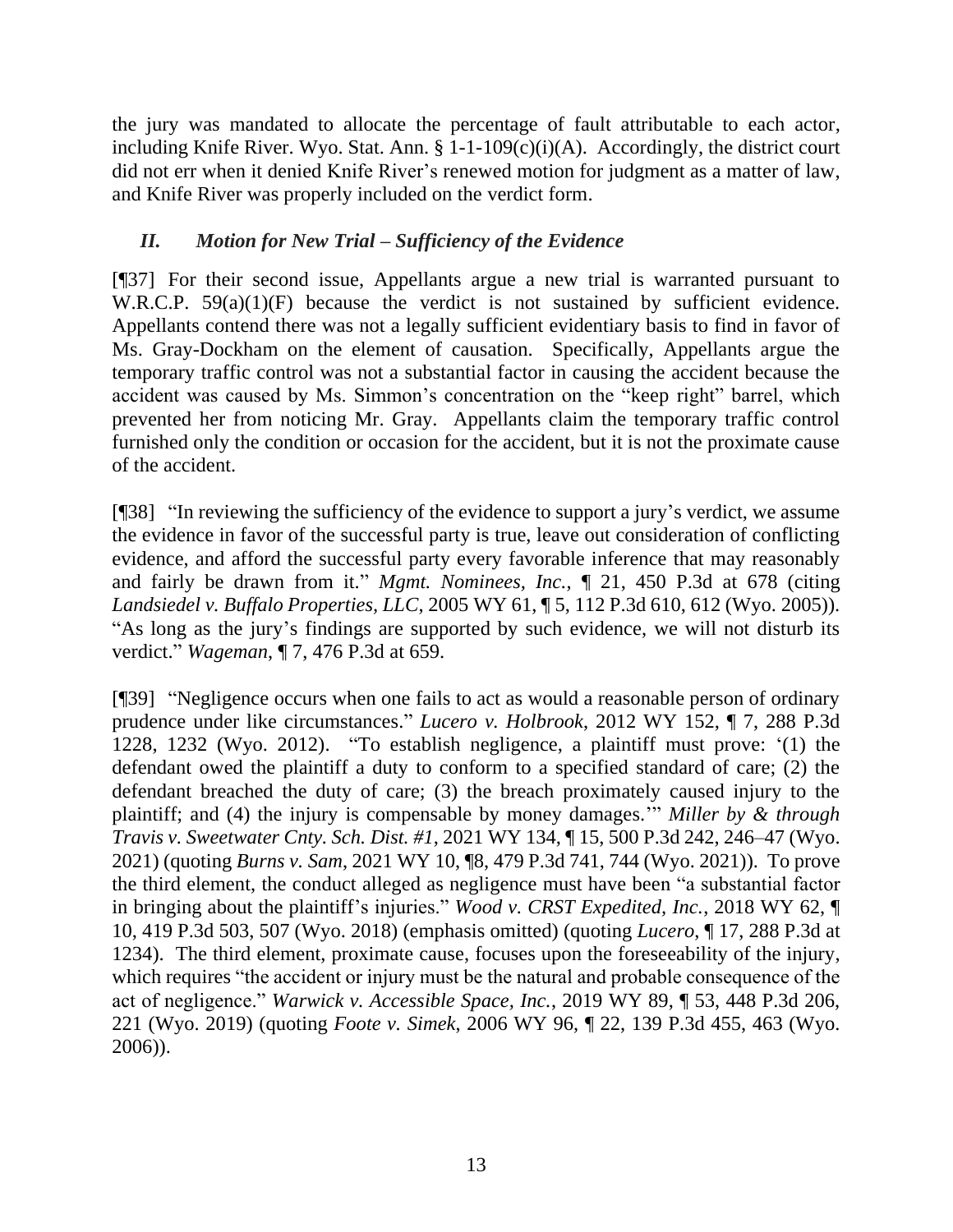The central goal of the proximate cause requirement is to limit the defendant's liability to the kinds of harms he risked by his negligent conduct. Judicial decisions about proximate cause rules thus attempt to discern whether, in the particular case before the court, the harm that resulted from the defendant's negligence is so clearly outside the risks he created that it would be unjust or at least impractical to impose liability.

. . .

The most general and pervasive approach to proximate cause holds that a negligent defendant is liable for all the general kinds of harms he foreseeably risked by his negligent conduct and to the class of persons he put at risk by that conduct. Conversely, he is not a proximate cause of, and not liable for[,] injuries that were unforeseeable. This does not mean that the defendant must be the sole proximate cause of the plaintiff's injury. On the contrary, several wrongdoers are frequently proximate causes of harm.

*Wood*, ¶ 9, 419 P.3d at 506–07 (quoting Dan B. Dobbs et al., *The Law of Torts* § 180, at 443−44 (2000)).

[¶40] Applying this standard, the harm that resulted from Mr. Hallford's and Ms. Garcia's negligence is not so clearly outside the risks created that it would be unjust or at least impractical to impose liability on Appellants. *See generally Tatman v. Cordingly*, 672 P.2d 1286, 1288 (Wyo. 1983) ("[We] will not disturb the findings of the trier of fact unless the findings are so totally in conflict with the great weight of evidence that they can be said to be irrational."). Assuming the evidence in favor of Ms. Gray-Dockham is true, and disregarding contrary evidence, the evidence shows RoadWorx removed the traffic control devices from the eastbound lane after Knife River completed paving. When WYDOT noticed the traffic control was removed, it completed a project mobility review and noted the traffic control and lane closures at the intersection were unacceptable. WYDOT met with Mr. Hallford and told him to correct the traffic control at the intersection as follows: (1) the left turn lanes at the paved median locations needed to be added, noting there was no eastbound left turn lane turning onto Curtis Street; (2) the westbound left turn lane at Hat Six was not properly delineated; and (3) there needed to be an eastbound lane closure where two lanes become one at Hat Six. Mr. Stone informed Mr. Hallford "[t]he left turn lane at Hat Six needed to be set up like [they] did for the eclipse."

[¶41] Mr. Stone requested the temporary traffic control create a through lane, a dedicated left turn lane, and a dedicated right turn lane, which included tapering for the dedicated turn lanes. On the day of the eclipse, the eastbound lane had one lane approaching in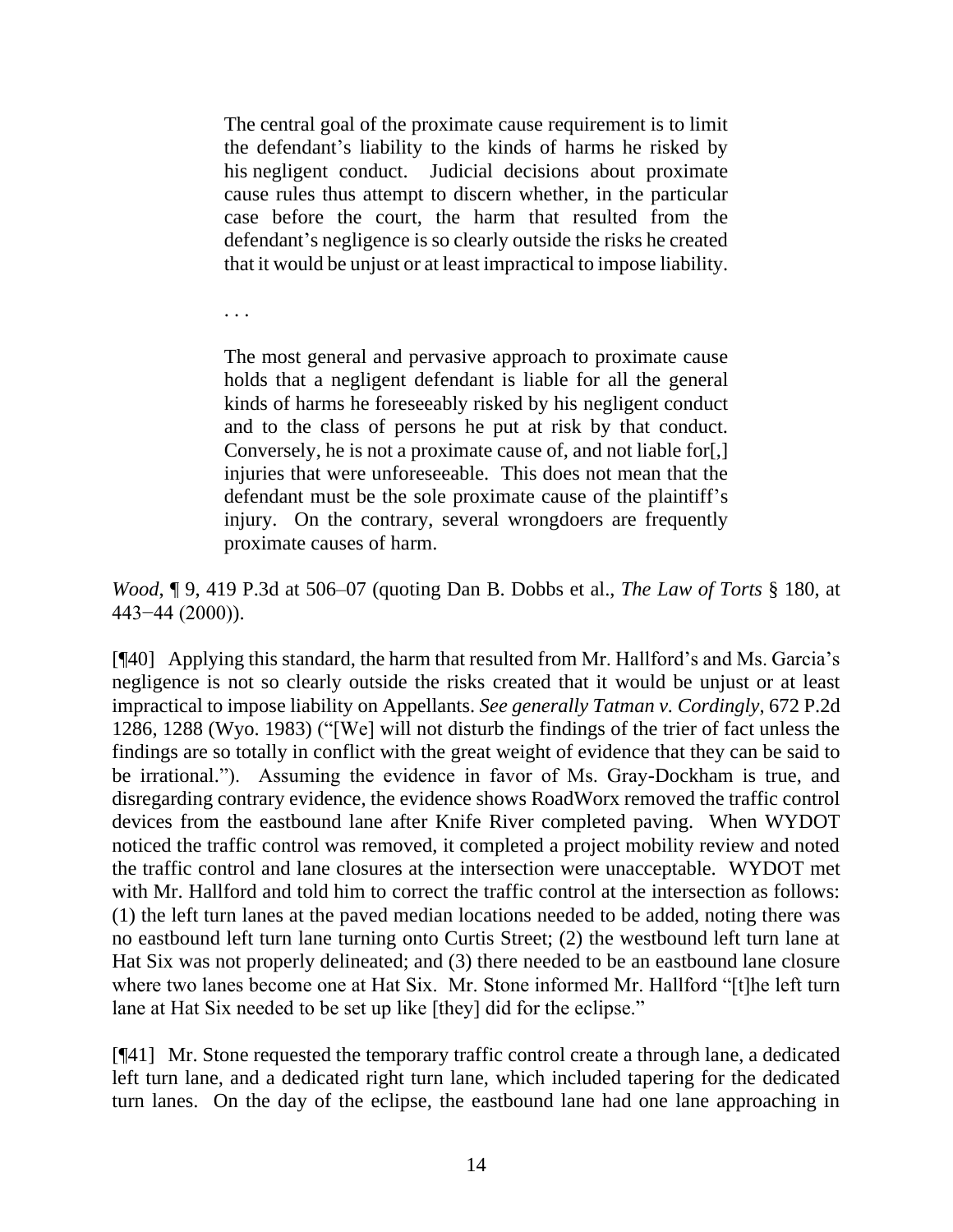advance of the intersection, which was the middle lane with a taper to the left and a taper to the right for dedicated left turn and right turn lanes. Additionally, the lanes were clearly delineated with temporary stripping. On the date of the accident, RoadWorx did not have the equipment to lay down temporary stripping. RoadWorx and Knife River were required under the plan specifications to use cones or barrels to delineate the lanes as an alternative to temporary stripping. While required, neither RoadWorx nor Knife River placed cones or barrels in lieu of the temporary stripping to clearly delineate the lanes. There were temporary chip seal markers on the road, but expert testimony indicates chip seal markers are not an acceptable way to delineate the lanes for traffic control.

[¶42] The last barrel, which signified the stop bar—the marking that indicates where a vehicle must stop—to turn left onto Cole Creek was incorrectly placed away from the intersection. While Mr. Hallford testified the barrels were placed back from the intersection because it was an industrial area and semi-trucks were hitting the barrels when they turned, Mr. Przybyla testified the barrels were placed another thirty-five feet away from the intersection when compared to where the last barrel was placed on the date of the eclipse. This setup led Ms. Simmons to stop further back from the intersection and dramatically elongated the time she was in the intersection while turning. Furthermore, Mr. Przybyla opined the traffic control guidance caused Ms. Simmons to begin turning into the wrong lane requiring her to readjust her vehicle while in the intersection. Mr. Przybyla opined that Ms. Simmons did not see Mr. Gray because she was cognitively occupied with turning into the proper lane after realizing she was turning into the wrong lane. Ms. Simmons confirmed this theory when she testified she was concentrated on the "keep right" barrel placed on the road she was turning into. Additionally, Dr. Noy opined Ms. Simmons was so intently focused on trying to place her vehicle in the appropriate lane that it drew most of her attention or resources away from monitoring conflicting traffic.

[¶43] Ultimately, Mr. Przybyla opined placing the barrels for the turn lane all the way to the intersection would have provided Ms. Simmons with the proper guidance for a normal left turn and prevented Ms. Simmons from remaining in the intersection. This is further supported by Dr. Noy's opinion that with more guidance on how to properly navigate the intersection, Ms. Simmons would have been more readily apt to detect opposing traffic and notice Mr. Gray. Additionally, while the Appellants' expert witness Jerry Ogden, Ph.D., opined nothing about the traffic control setup caused the accident, he admitted his analysis did not account for Ms. Simmons stopping at the last barrel or for the subtle "s" or "zigzag" maneuver she made in the intersection.

[¶44] We find the jury could reasonably conclude from this evidence the temporary traffic control was a substantial factor in causing the accident. Therefore, we will not disturb the jury's verdict.